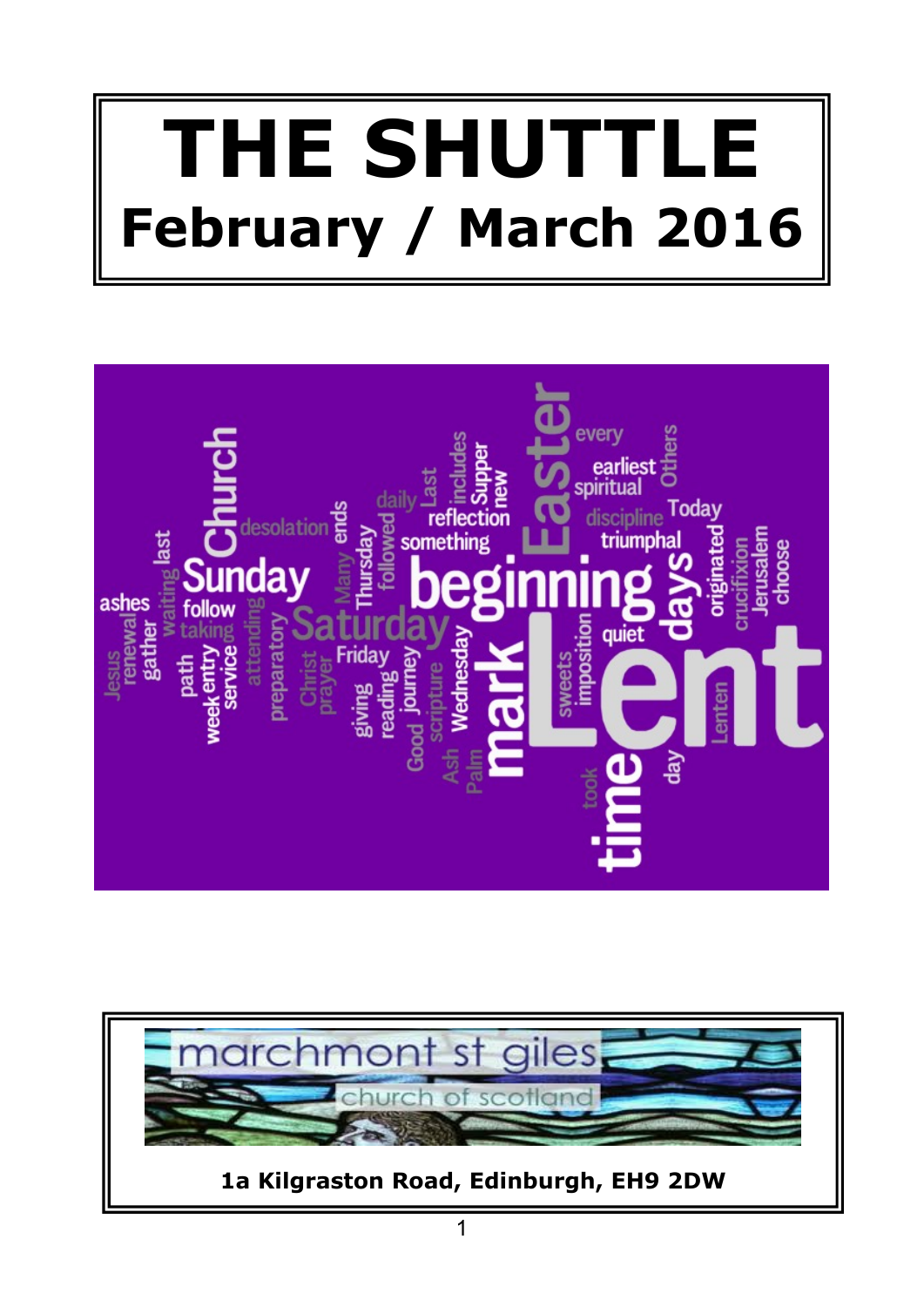# **Meeting Matters**

#### **Every Saturday**

10 - 12 pm Morning Coffee : Cafe

#### **Every Tuesday**

9.45 Prayers & Reflection South Transept

#### **February**

| 14 | 9.50 | Early Service |
|----|------|---------------|

- 10.30 Morning Service
- 15 10.00 Bible Study
- 16 14.30 Guild Thistle Chapel Charles Burnett St Giles' Room<br>21 9.50 Early Service
- 21 9.50 Early Service
- 10.30 Morning Service
- 22 10.00 Bible Study
- 28 9.50 Early Service
- 10.30 Morning Service & Celebration of Holy Communion
- 29 10.00 Bible Study

#### **March**

- 1 19.30 Guild Who cares about Rupert Bear Prof A Murray
- 5 3.00 Kids Club... The Sheep Mystery<br>6 9.50 Early Service
- 6 9.50 Early Service
- 10.30 Morning Service
- 
- 7 10.00 Bible Study<br>13 9.50 Early Servic 13 9.50 Early Service
- 10.30 Morning Service
- 14 10.00 Toddler Church
	- 10.00 Bible Study
		- 7.30 Kirk Session
- 15 7.30 Guild Project -
- 26 10.00 Easter Family Event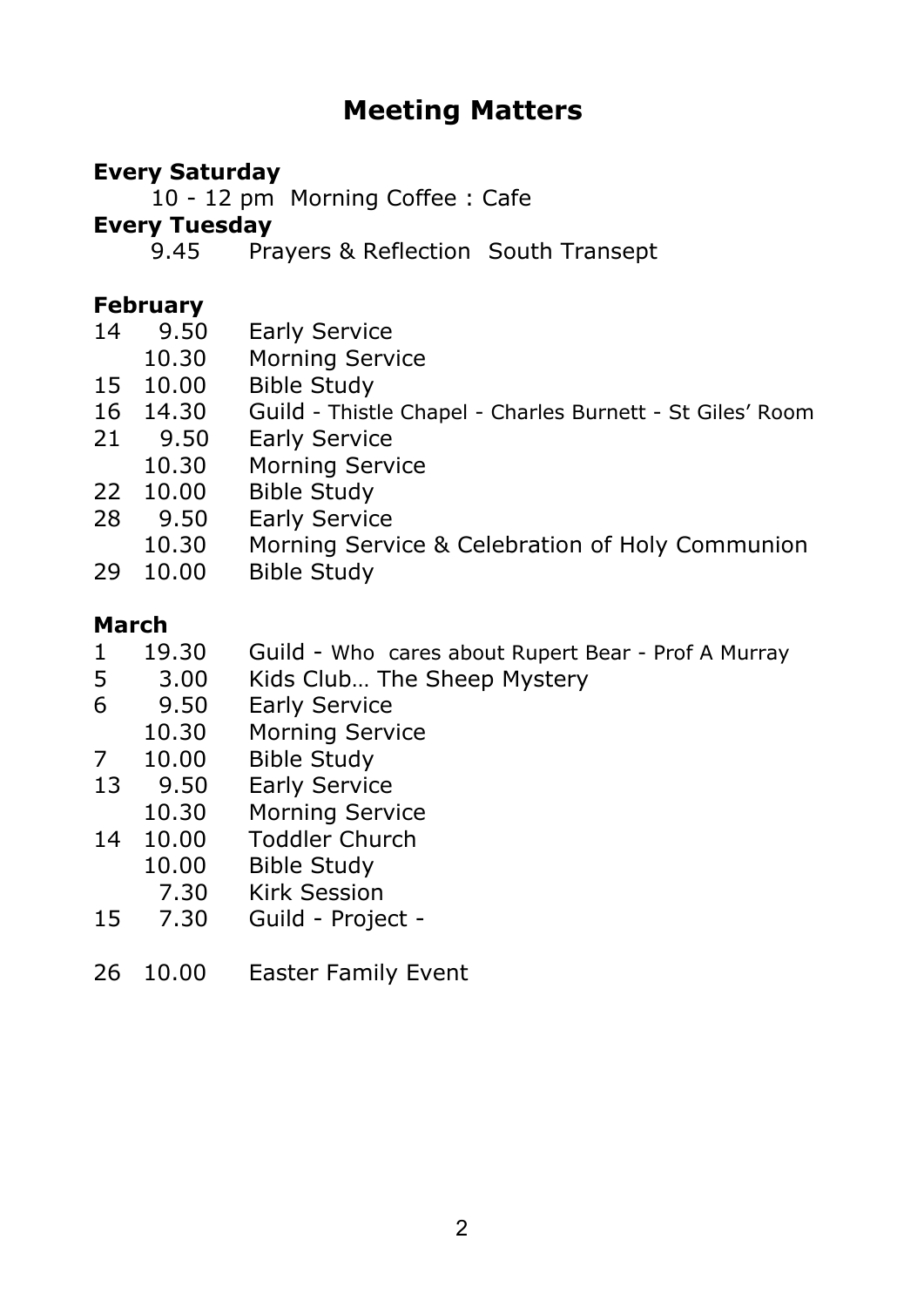# **Reflections**

"And while he was praying, the appearance of his face changed, and his clothes became dazzling white. Suddenly they saw two men, Moses and Elijah, talking to him. They appeared in glory and were speaking of his departure, which he was about to accomplish at Jerusalem. St Luke 9:29-31

The American theologian Markus Borg talks about the Gospels. He says that obsessing about what exactly happened or denying it could have happened or arguing or saying that it could happen because God can do anything, is a waste of time and energy. It is much more appropriate, as people of faith, to consider how those who remembered the event and the story, were affected by their experience and how it influenced the future faith story of the Church.

The Bible is an experience and an expression of faith; and so we shouldn't look on the Gospels, as either a biography or a documentary, in modern terms. In the story of the Transfiguration, up on the mountain, as Jesus met with Moses and Elijah and glowed and dazzled everyone was changed. Peter, James and John experienced this pivotal story in a final act before they all set off on their journey to Jerusalem, for the final confrontation with the Roman and Jewish authorities. Something happened up there on the mountain and why was it so important that Moses and Elijah were up there too.

How did they know it was Moses and Elijah and not just two men he met on the mountain? Peter, James and John would not have known what they looked at. They might have been greats of the faith, but it wasn't as if they had their profiles on the back of a five or ten shekel note! Their assumption was based on a strong foundation. It was a strong belief within Judaism, that Moses and Elijah would appear on earth at the dawning of the restoration of Yahweh's power on earth.

The mountain top experience showed Jesus to be part of the salvation story of Israel, by looking back, and once off the mountain, looked forward to the Cross and Resurrection. The light of Christ which dazzled from him, changed others as well and set them off on a new path. The mountain top experience showed that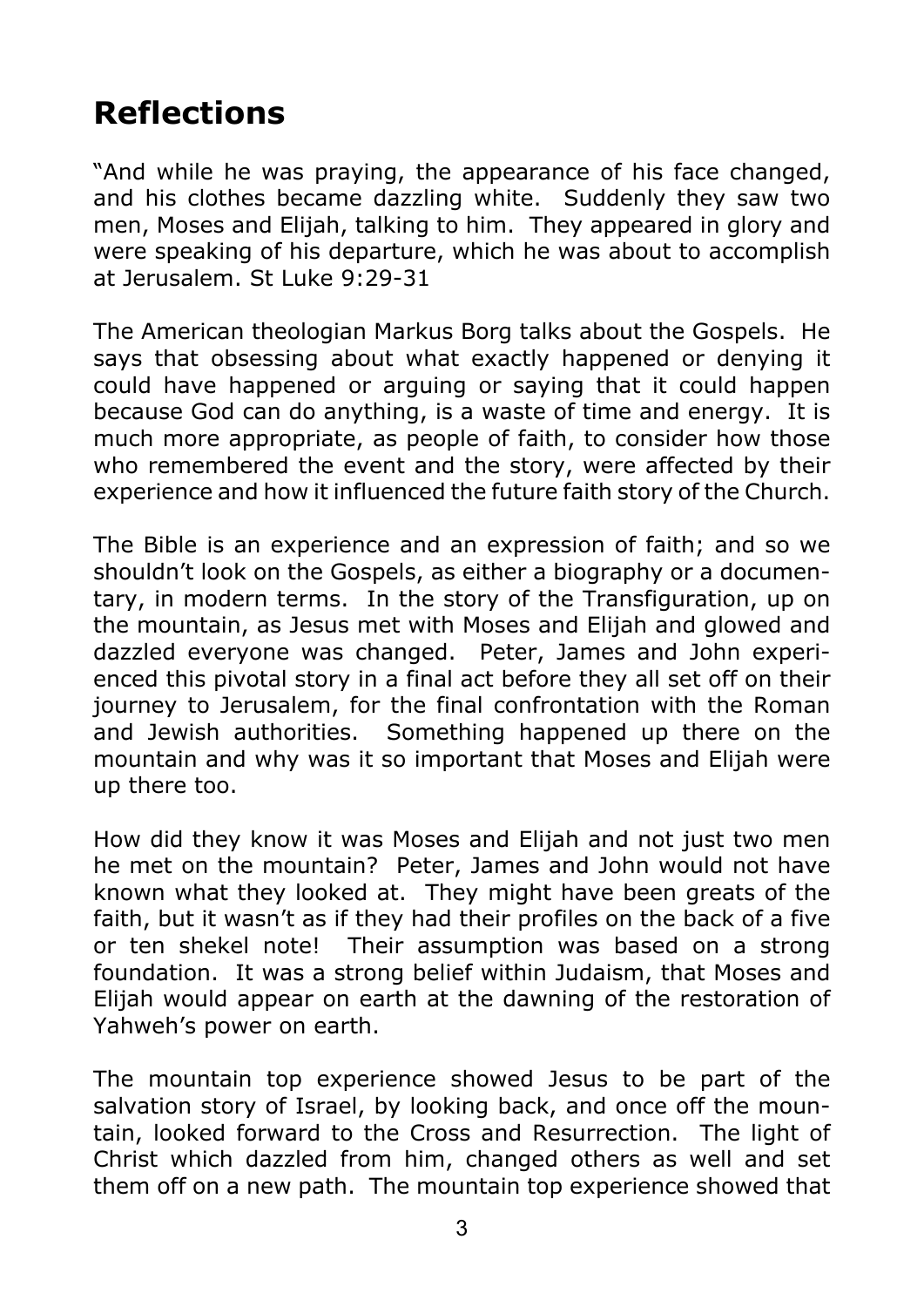Jesus being inextricably linked with God and links Peter, James and John as witnesses to the event and secures their important place within the story of the Christian Church.

Peter was the rock of which Jesus built the Church, but was also the one who betrayed him. James was the first apostle martyred, when he was decapitated by the sword and John was not martyred, but lived to be an old man, witnessing the blessings and the controversies of the early Church. Like Peter, these brothers had their flaws as well. They asked Jesus if they could sit at his right and left hand; a question which deeply upset the other disciples.

These men, fully human with their own strengths and very human weaknesses, also recognised the way in which things happen when God wants them to happen and when God's grace descends on us as it wills.

Spiritual highs come and go, but the real spiritual life is lived in the ordinary day-to-day. God is constantly present in our lives and our awareness of that presence, can be mostly a matter of perception, of trusting that God is indeed with us, not only in the moments of high feeling and intense spirit, but also through the yawning and lonely valleys of life. It is a matter of paying attention to God in the ordinary things we do, of looking for God's hand in the simplest of circumstances and responding to it.

During this season of Lent, when we are encouraged to take something up to help others, and to have a good look at who we are as people of faith and how we could be better, it is important to give thanks for those high points in our lives, which nurture us and keep us going, but also to remember and recognise the blessings in our daily lives and God at work day by day in and through us.

# Karen K Campbell

**Bible Studies** continue on during Lent on a weekly timetable on Monday mornings at 10am until Easter and then will revert to fortnightly meetings.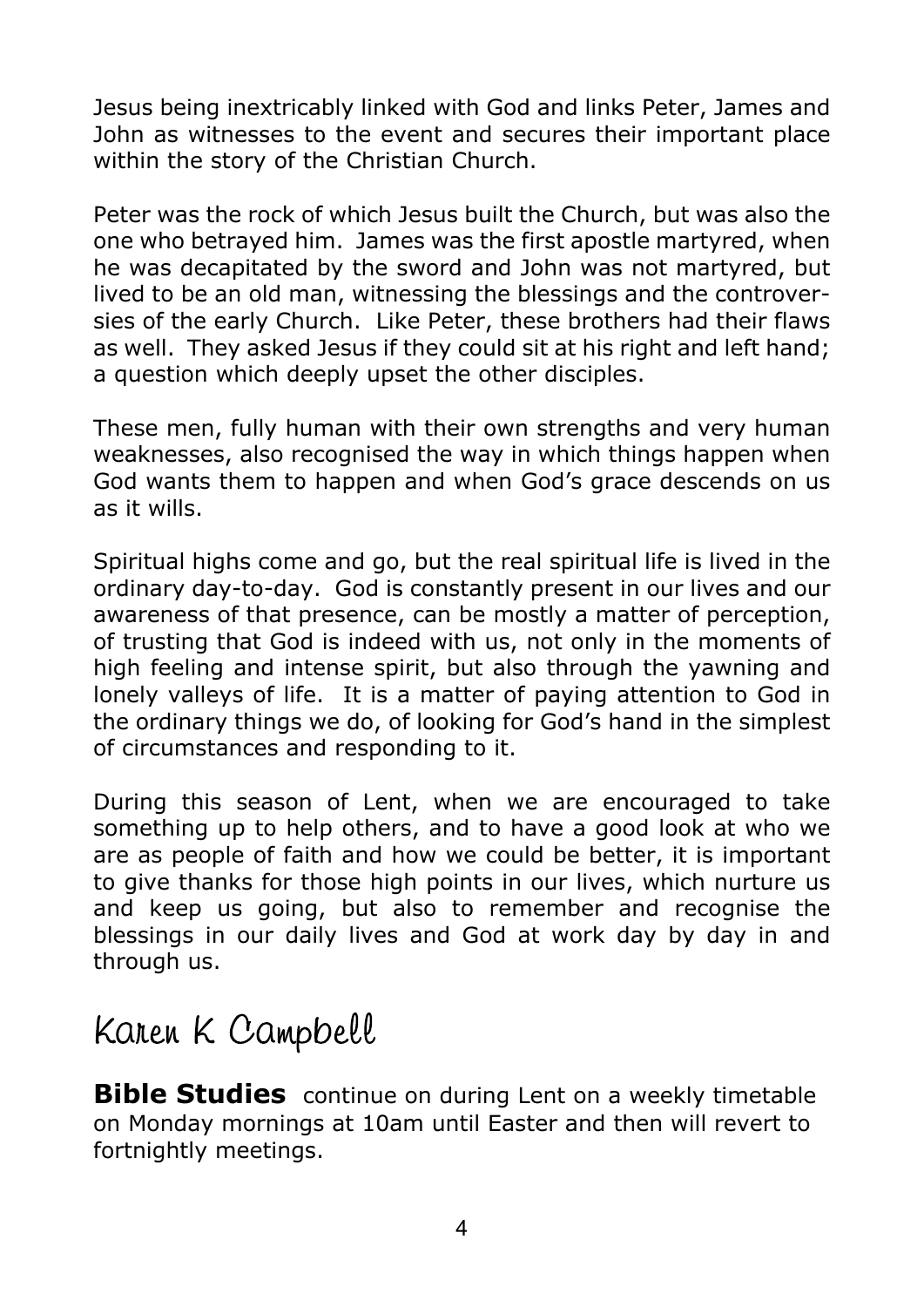# **OUR CHURCH FAMILY & PARISH NEWS**



#### **We give thanks for the life and service of:**

Jane Thomson, a resident of the parish, who died on the 8th December 2015

Ann Reid Murie, a resident of the parish, who died on the 18th December 2015

Colin Woods, a resident of the parish, who died on the 27th December 2015

Margaret (Meg) Loudon, a member of the congregation, who died on the 7th January 2016

Margaret Antrobus, a member of the congregation, who died on the 17th January 2016

Helen McCallum, a member of the congregation, who died on the 5th February 2016

# **Easter Services 2016**

Services at 7.00 pm

24th March - Maundy Thursday : Hand Washing

25th March - Good Friday :

26<sup>th</sup> March - Easter Saturday : Taize Service

oo00oo

27th March - Easter Day -

9.50 am Early Service

10.30 am Morning Service & of Holy Communion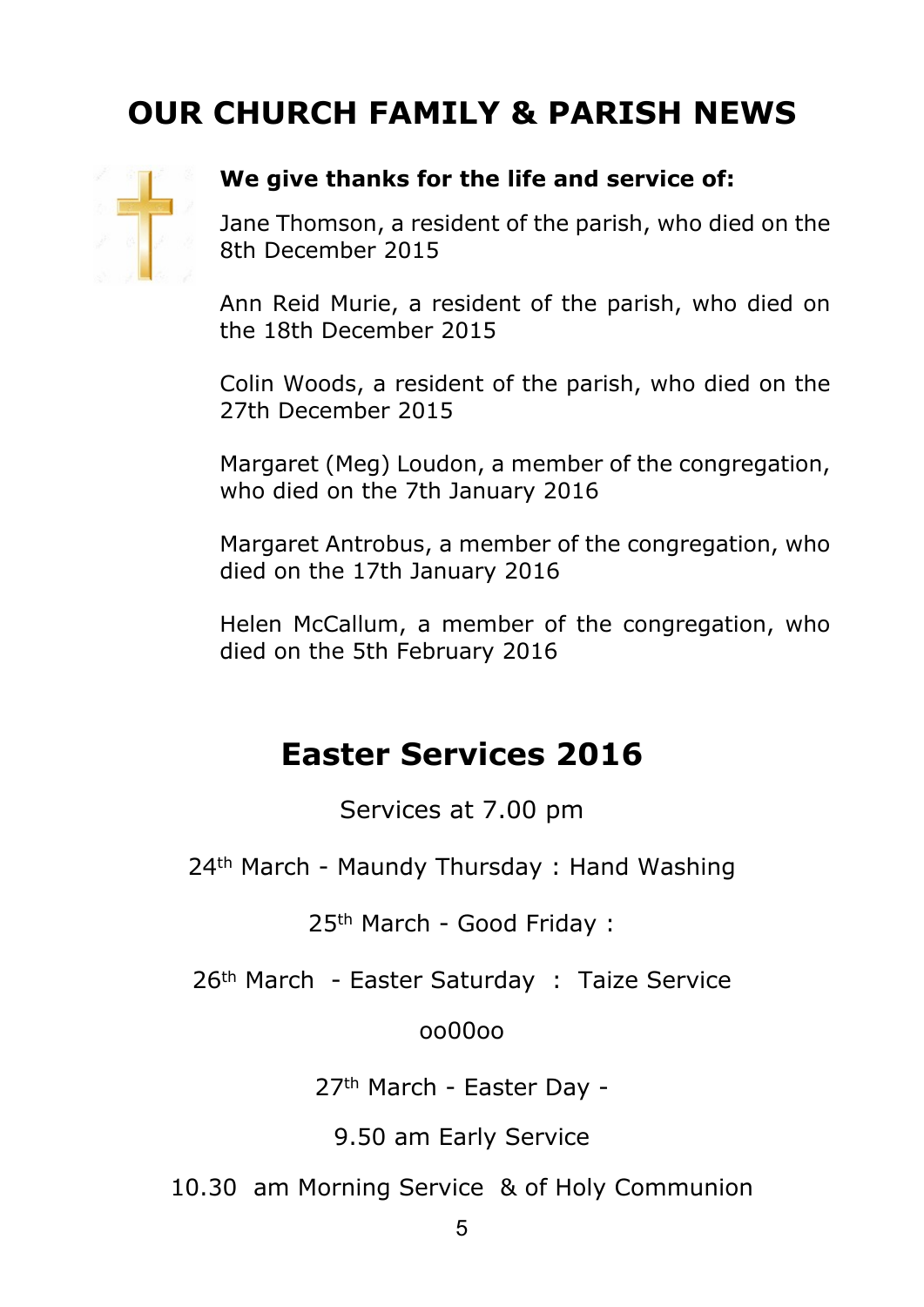# AROUND THE AISLES

# **Thank You !**

Following the generosity of the congregations at our services over Christmas we have been able to send a cheque for  $£676.46$  to Save the Children which supports children and at our Gift Service we had over 80 Christmas parcels which were distributed to families in Craigmillar.

**SERENE** Beauty Therapy, who have been in temporary residence in St Kilda since they were flooded out last year, have moved back to their own newly decorated premises on Marchmont Road. We will all miss Sarah and Sheila's cheery faces and wish them a prosperous and dry future!! PS St Kilda has never been so fragrant.

Congregation members Anne and Charlie Laing report that "Its music time again: the Edinburgh G & S Society are will be performing "The Gondoliers" at the Kings Theatre during the week of 8th to 12th March. It promises to be a great show and well worth supporting."

Both Bettina and Judith report that they have 'an adequate sufficiency' of jam jars at present and thank everyone who has brought jars for the Kids Club and Butterflies Cafe.

**Anne Laing** has intimated that she will be standing down as **MSG's representative on the Marchmont Sciennes Community Council** after 22 years. If anyone would like to take up the gauntlet then please contact the Session C[erk or the Minister. The Council meets monthly on Wednesday evenings.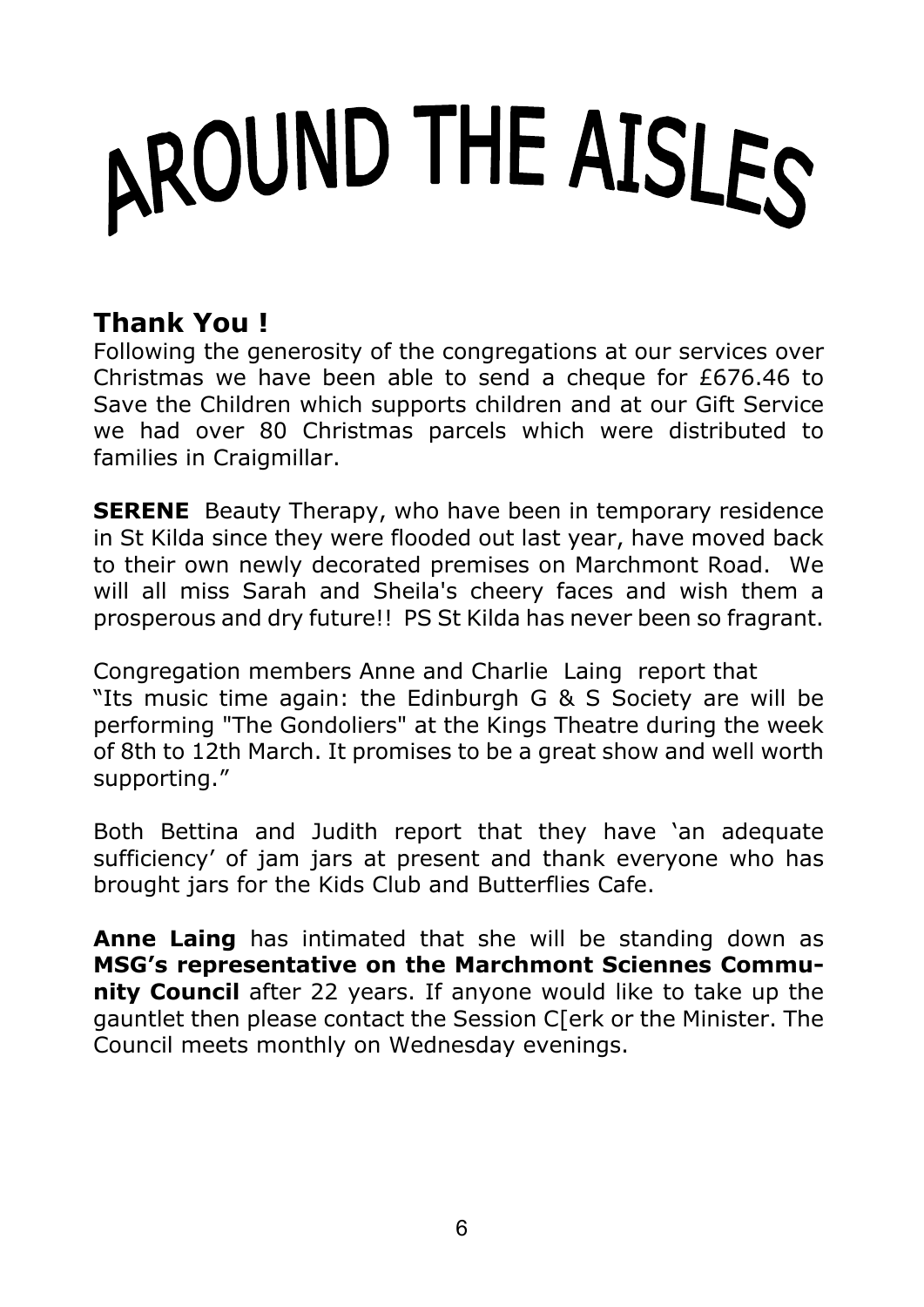The **Christian Aid Committee** have started planning this year's fundraising activities and will be asking for your support for this important cause very soon

**Butterflies** was privileged to provide the catering for the Memorial Service for the late Very Rev William MacDonald in January at Mayfield Salisbury Church

We were also asked to mentor a group of sixth year pupils from George Heriot's School who were organising a Burn's Supper and Ceilidh at Central Venues, Tollcross. They planned, shopped, chopped, peeled and mashed cooked and served a meal for 65 in aid of CRUSE - a charity involved in bereavement counselling - and raised over  $£1400.00$  for this great cause. Butterflies was delighted to be involved with this great bunch of young people.

Many of you will remember Ania Prokop who worked in the cafe and we have just heard that she is expecting her first baby in June. Congratulations are winging their way over to Melbourne where she now lives with her husband Joe.

#### **Butterflies Plus**

Please remember to let the Cafe know if you have booked a place at Butterflies Plus and are unable to come - either phone on 447 4359 or email butterflies@marchmontstgiles.org.uk. You are very welcome to just turn up on the day even if you haven't booked.

**Recycling** is an issue for all of us now, including the church, and you might notice some new bins at the gates. With the introduction of new legislation the Cafe has to recycle all its food waste and we will soon be providing facilities for other recyclable items within the premises. More information will follow shortly.

The **Hall Development Committee** had a very productive meeting with Ian Riddell, the appointed architect, recently and will be visiting various other churches which have recently undergone development to look at various issues such as storage, lighting and furniture.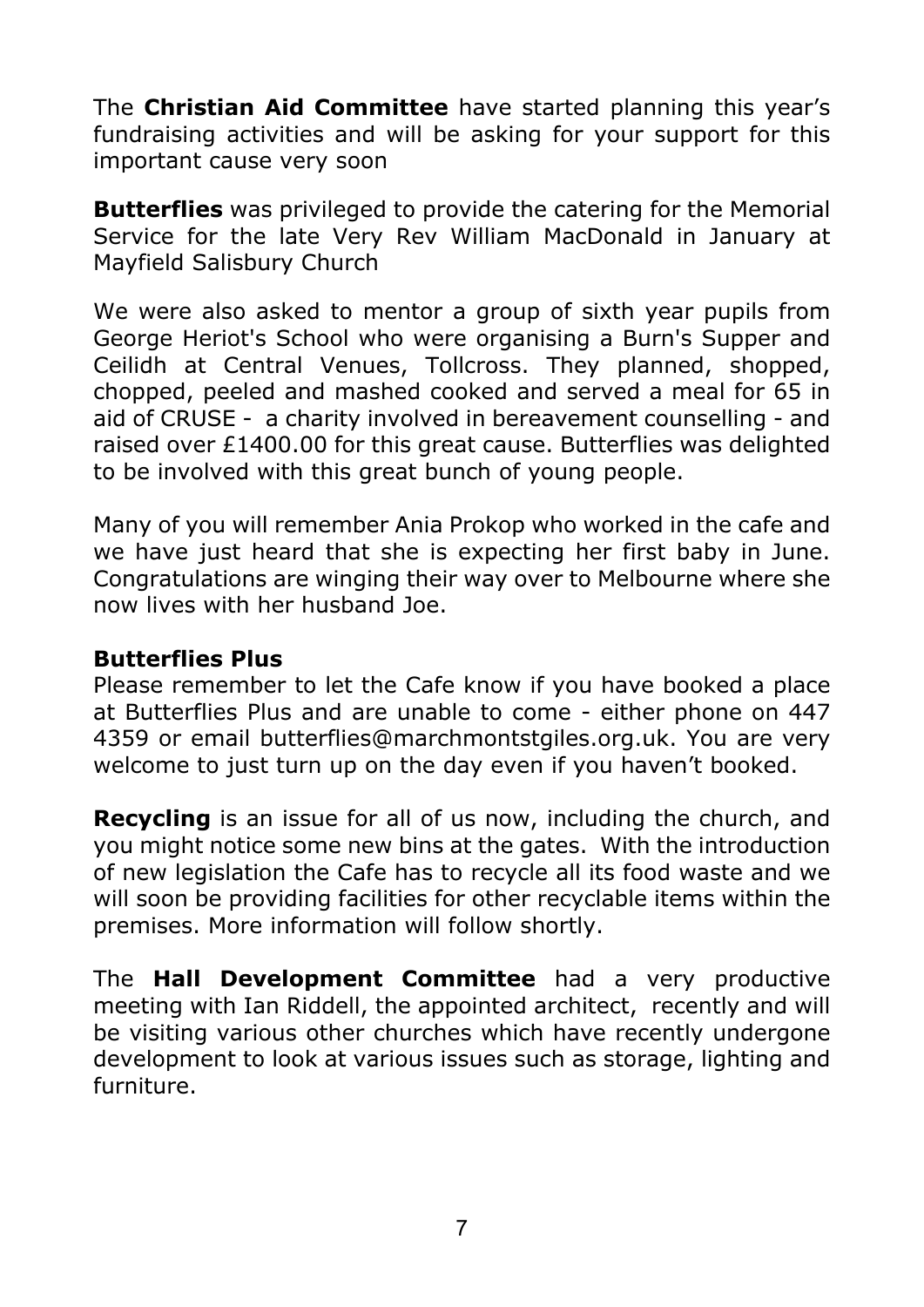# **Facilities Management Committee**

Marchmont St Giles Church (MSG) ushered in a new era in January with the formation of a new committee – the Facilities Management Committee (FMC). The Kirk Session had approved the merger of the long-standing Property Committee with the newer Church & Centre Management Committee (CCMC); both of which had played increasingly important roles over recent years. The new FMC will manage all the property and related 'MSG fabric' activities, eg building surveys and repairs, as well as the running of the centre and associated room-hire and other usage.

 The merged FMC supports the medium-term plans for the Church, which involve looking at optimising and maximising usage of the Church and the Church Centre for the benefit of the local community. We are very pleased that the majority of the members of the former committees agreed to continue their support for the new FMC, which will be chaired by the Minister, Karen Campbell.

# **Thank You**

Charlie Laing was the last Convener of the Property Committee and deserves a separate mention. Charlie was asked in 2005 by the then Session Clerk to cover the vacant Property Convener position, which had been held by the same convener for the previous 10 years. Charlie replied he would "...do it for 1 year, till you find a full-time replacement.". So, 10 years later, Charlie finally stands down, and has agreed to support the new FMC in a consultant-style role. Charlie has maintained a large file of contacts, invoices and other information regarding the management of the church buildings, as there are always issues to deal with; particularly as MSG stands on top of a hill and is unprotected from any direction the winds, or storms, choose to come from. The Kirk Session offers its thanks for Charlie's leadership of the Property Committee over the last 10 years.

**Ian Moss Session Clerk**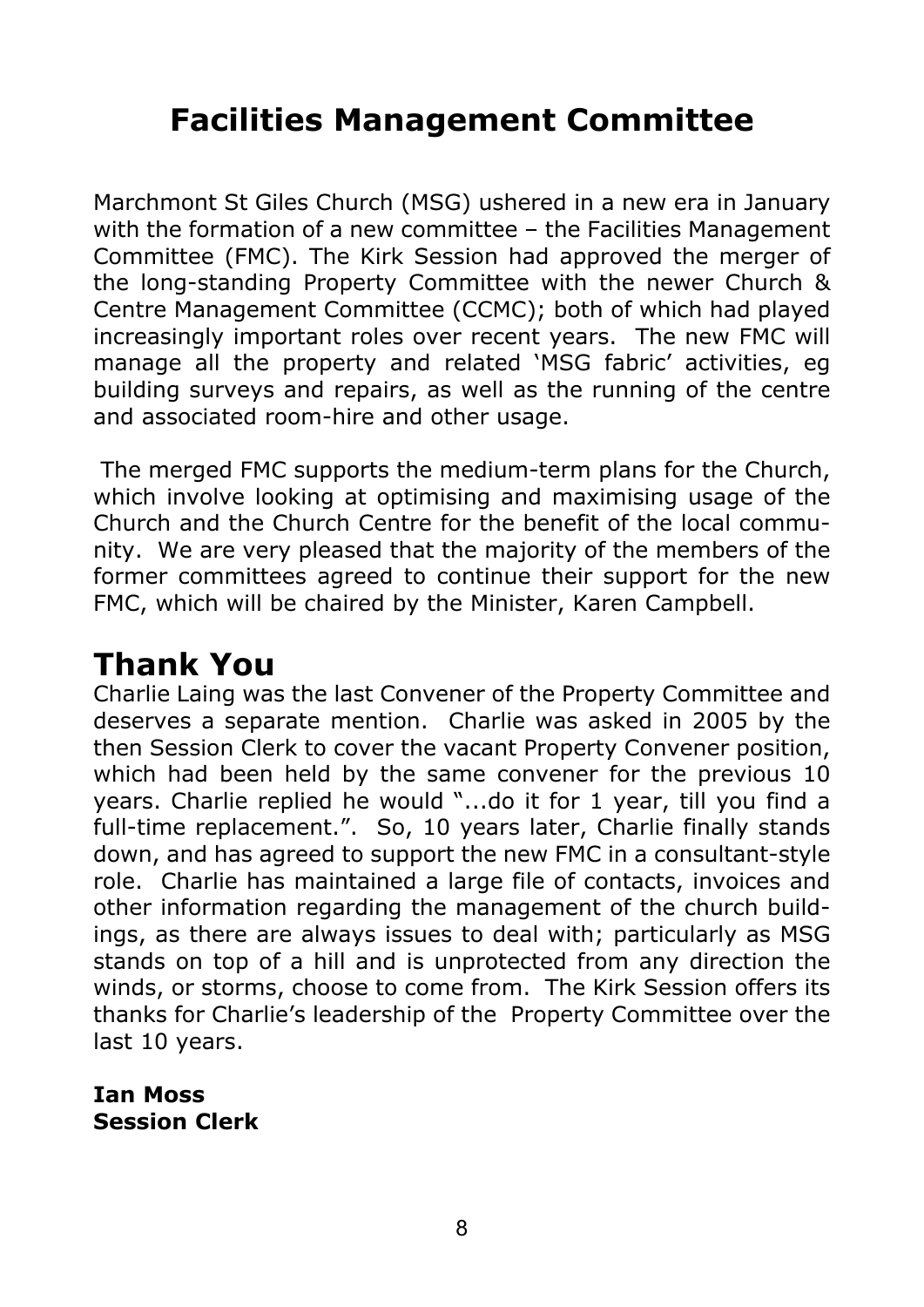# **Fa's deein'fit fan!**

During the recent perusal of a Church magazine in my native Aberdeen my eye caught sight of this headline - 'Fa's deein fit fan'

There then followed a list of all the duties which are filled each week to make services 'happen' and prompted the thought of the range of rotas one might have to consult when playing an active part in the life of the church, Beadle, Flower, Duty team, Coffee , Early Service, Reader, Sound Rotas not forgetting the work done in the course of the week by the Minister, Family worker, Organist and choir , Church Officer and Church administrator, the cafe volunteers helping Judith and Nicci, then there's the various committees who make things tick in the background, Finance as guardians of our Finances , Facilities Management overseeing the day to day operations, Pastoral Care looking after our spiritual needs. The Worship and Christian Education Teams and the Christian Aid team, working with our friends at the German Speaking Congregation to co-ordinate our local activities in support of Christian Aid.

Our Church and Church Centre offer a real focus for a wide variety of activities and organisations within our community and requires a constant 'eye on the ball' to ensure that events happen as seamlessly as possible since the centre can be in use seven days a week from early morning through to late evening.

All in all it is quite a team effort each and every week to ensure that our services and Church Centre are welcoming, stimulating, challenging and enjoyable. If you would like to contribute your time and talents to assist with any of these activities please contact the Session Clerk or the Minister.

### **Vacancies ! General Assembly – 21st to 27th May 2016**

If you are interested in serving as a steward at the General Assembly this year please contact Sandy Gemmill at assemblystewards@churchofscotland.org.uk. People are asked to undertake two hour shifts on one or more days (some people offer to do more than one shift). Duties involve checking passes and directing people to the appropriate places in the building and managing the flow of people at busy times.

Unfortunately no travelling expenses are paid. Teas and coffees and light refreshments are provided with a modest lunch allowance for those on duty over lunch time.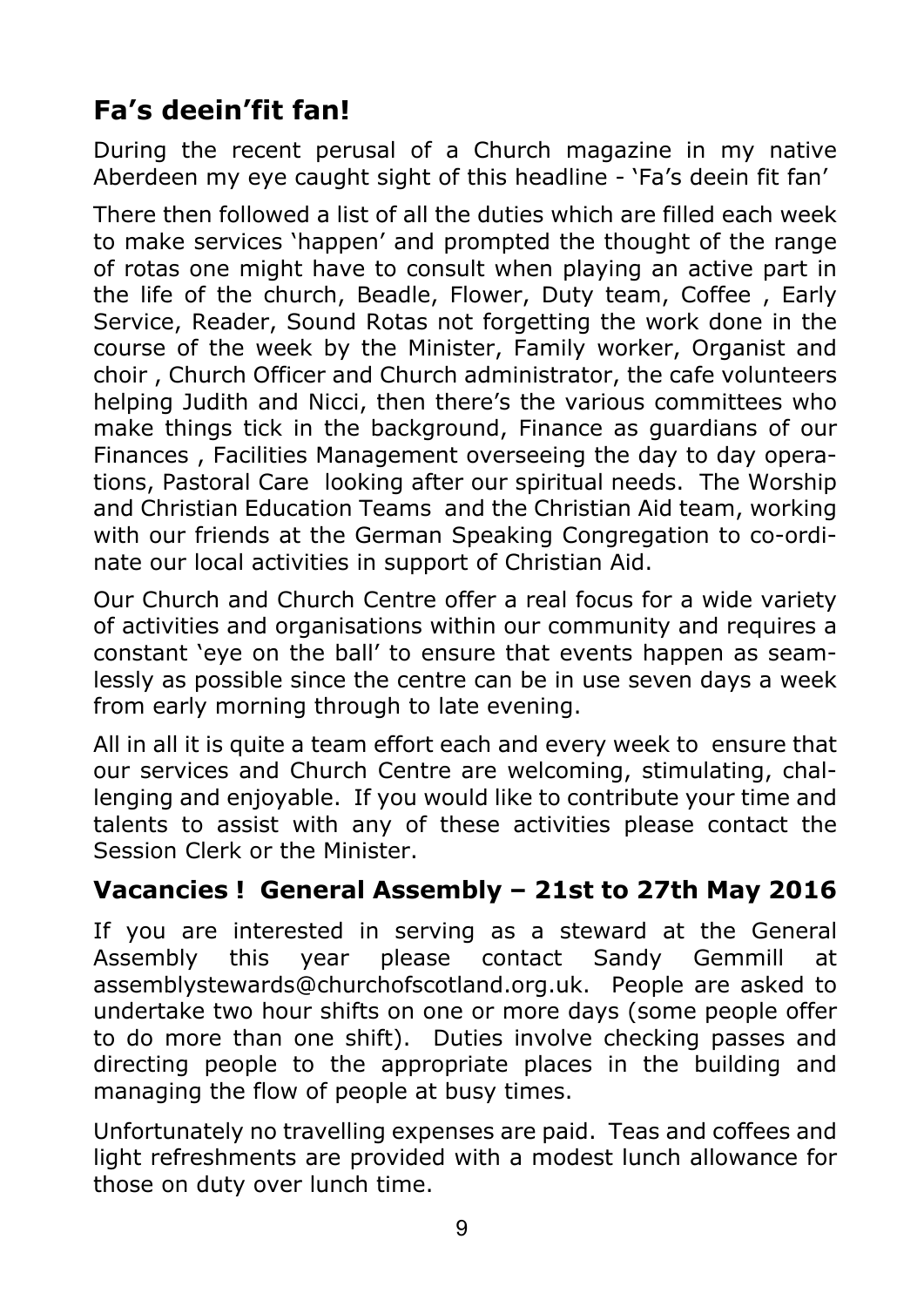**MOVING ON TO SPRING(?) IN THE GUILD**



 In mid-November, we heard from Hugh Henderson, founder of Mission International based in Dundee. The Haiti Project is the first of our two projects of

the year, and aims to construct a building which will serve as school, community centre and church centre, and to help with health, literacy and worship in a very poor area.

After our December meeting we felt much better informed about a striking contribution to Edinburgh housing and architecture, when Rose Pipes told us the background to the Edinburgh Colonies.

Dr John Munro started our 2016 calendar leading us in discussion topic 'Working with Conflict' a thought provoking and helpful talk. Our second afternoon meeting of 2016 will be held on February 16th at 2.30 pm in the St Giles Room, when Charles Burnett will talk to us about the Thistle Chapel. Charles was formerly Ross Herald, and is a most interesting and informed speaker.

Our first evening meeting of the year will be held on March 1st, back in the Church Centre, at 7.30 pm, when the intriguing question,"Why does an old Professor care About a chap called Rupert Bear?" will be answered by Professor Alan Murray, who is by no means as elderly as he implies, and is another entertaining speaker.

The meeting at 7.30 on March 15th is about our second project to be covered this year; entitled All Friends Together, it is about helping churches to welcome people with learning disabilities, and to include them more in congregational life.

Please feel free to join us at any meeting, all are very welcome.

Remember Saturday Coffee is back in full swing (except for 20th February which is half term) and we look forward to seeing you then .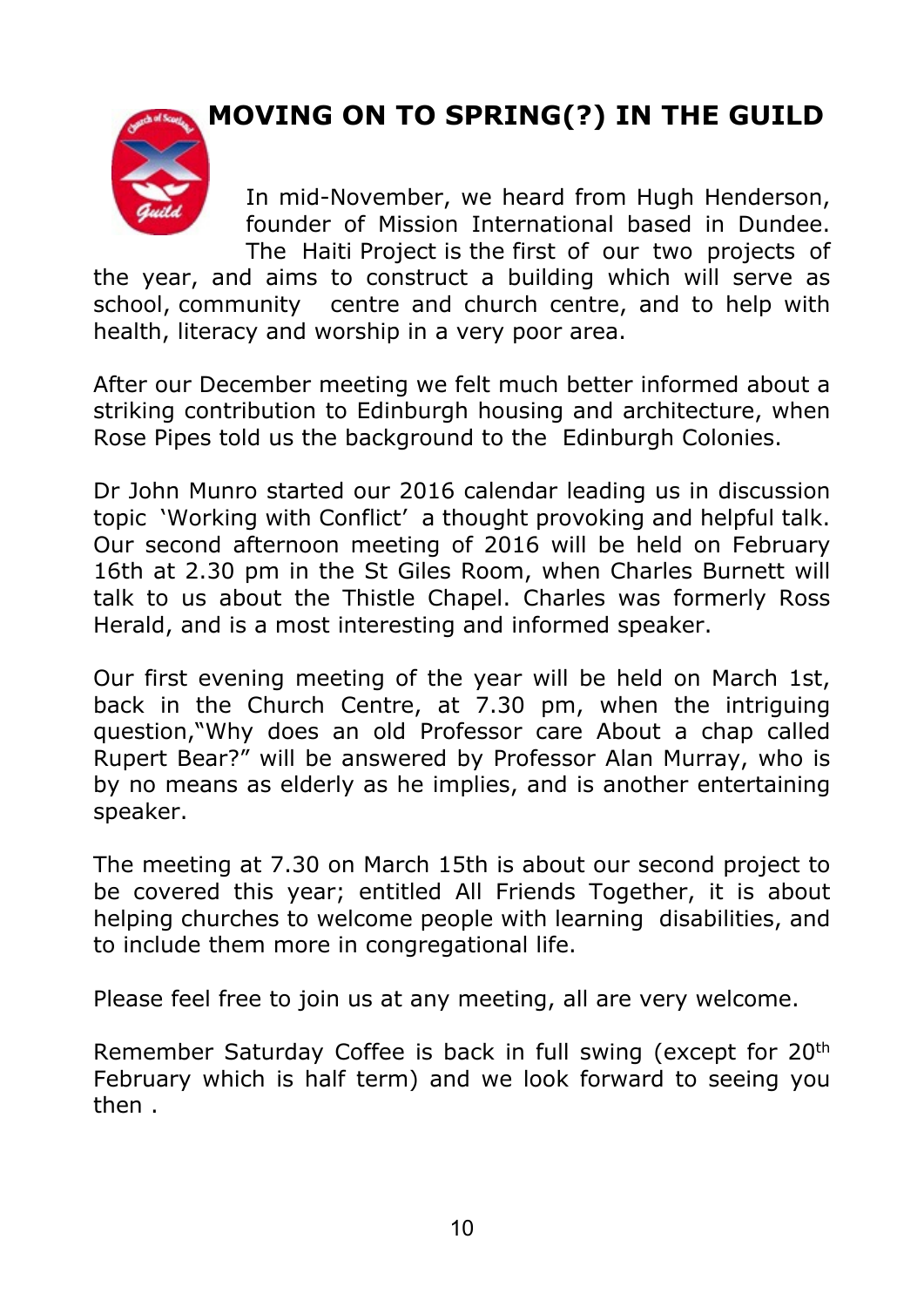# **A WARM MSG WELCOME TO OUR NEW STUDENT**



Hello everyone, my name is Barry Hughes and I will be on a placement at Marchmont St Giles' for the next 6 months or so. I am training to be a full time Parish Minister in the Church of Scotland, having been an Ordained Local Minister for the last 4 years. I left my 'day job' with TSB Bank last summer in order to focus on transferring to full time ministry, and my placement here will enable me to learn some more about what happens day-to-day in the life of a busy parish.

I stay just outside Peebles in the Scottish Borders with my wife Gillian, our children Paddy (14) and Lydia (12) and our dog and two cats. Since being ordained I have spent a lot of time working with children and local schools in Peebles and it has been great to meet some of the children who come to Marchmont St Giles' each week and to get to know them too.

I am a keen runner and cyclist so you may see me around the church in my cycling gear from time to time! Everyone I have met so far at Marchmont St Giles' has been incredibly friendly and welcoming and I am very much enjoying my time here with Karen & the rest of the team.

I look forward to meeting as many of you as possible during the next few months.

Barry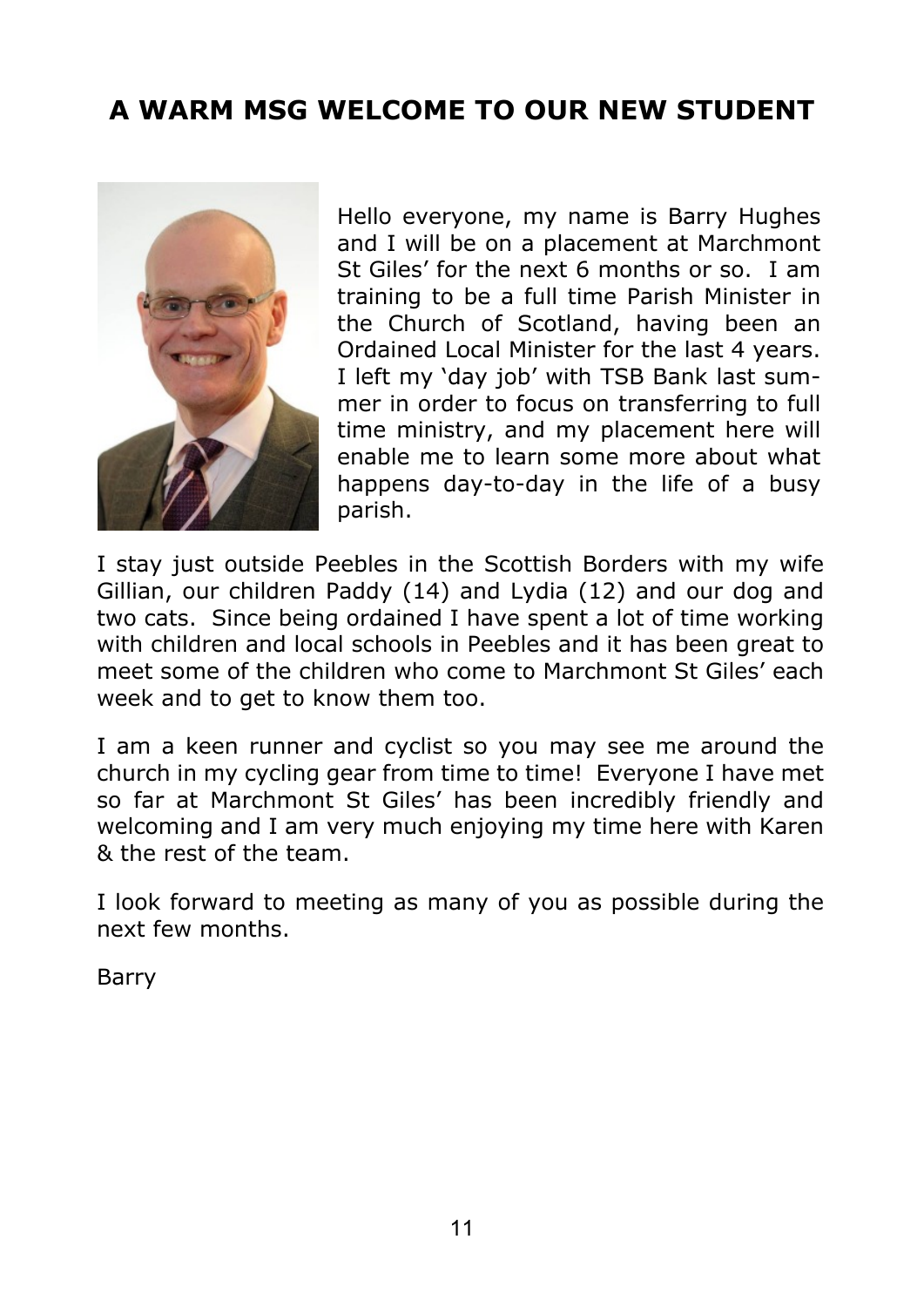# **Family Focus**

Sometimes I find that words are not enough to describe or express the range of experiences and feelings that go with my role.

Here are some picture highlights of the winter months:



The Nativity Service

Our church family loosely illustrated in a church Children's Address: 'Now we are One body' 1 Corinthians 12: 12-27 (ably assisted by Mr Potatohead!)



The planter outside the café door, planted by the Early Service families led by Helen who helps with the garden, for our Church family and local community to enjoy with their coffee.

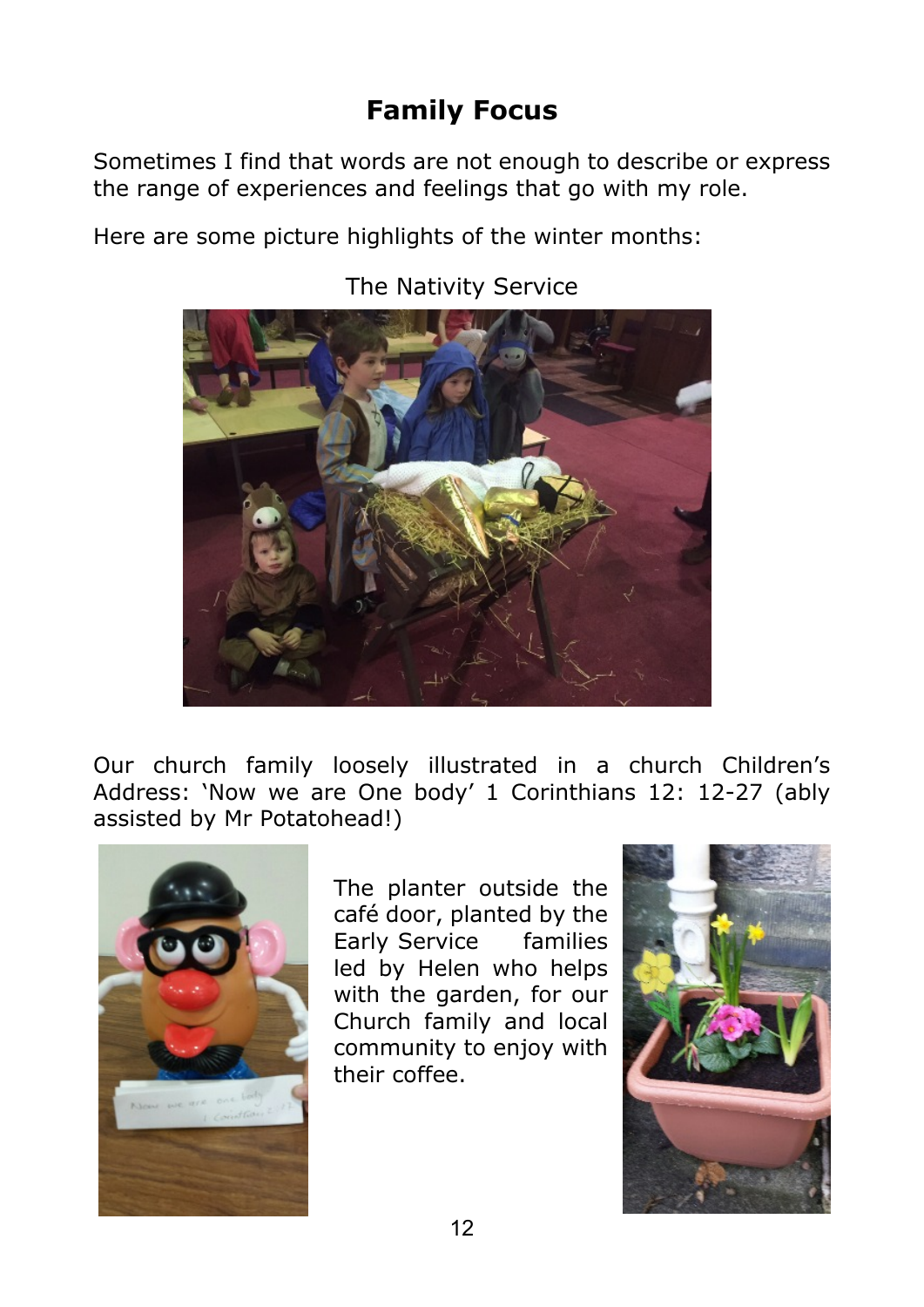And here are some things to look forward to:

# *'Kids Club'*

### **The Sheep Mystery**

**Saturday 5th March 2016, 3.00 pm-4.30 pm**

Marchmont St. Giles' Church, Inchcolm Hall 1a Kilgraston Road, EH9 2DW Registered Scottish Charity SCO09338

Book Now! £1 per child *Bible theme, challenges, crafts, fun & games for P1 - 2's & P3 - 4's.*

#### **Spread the word and watch this space** !

And

### Toddler Church on the Chancel



Join us on 14th March.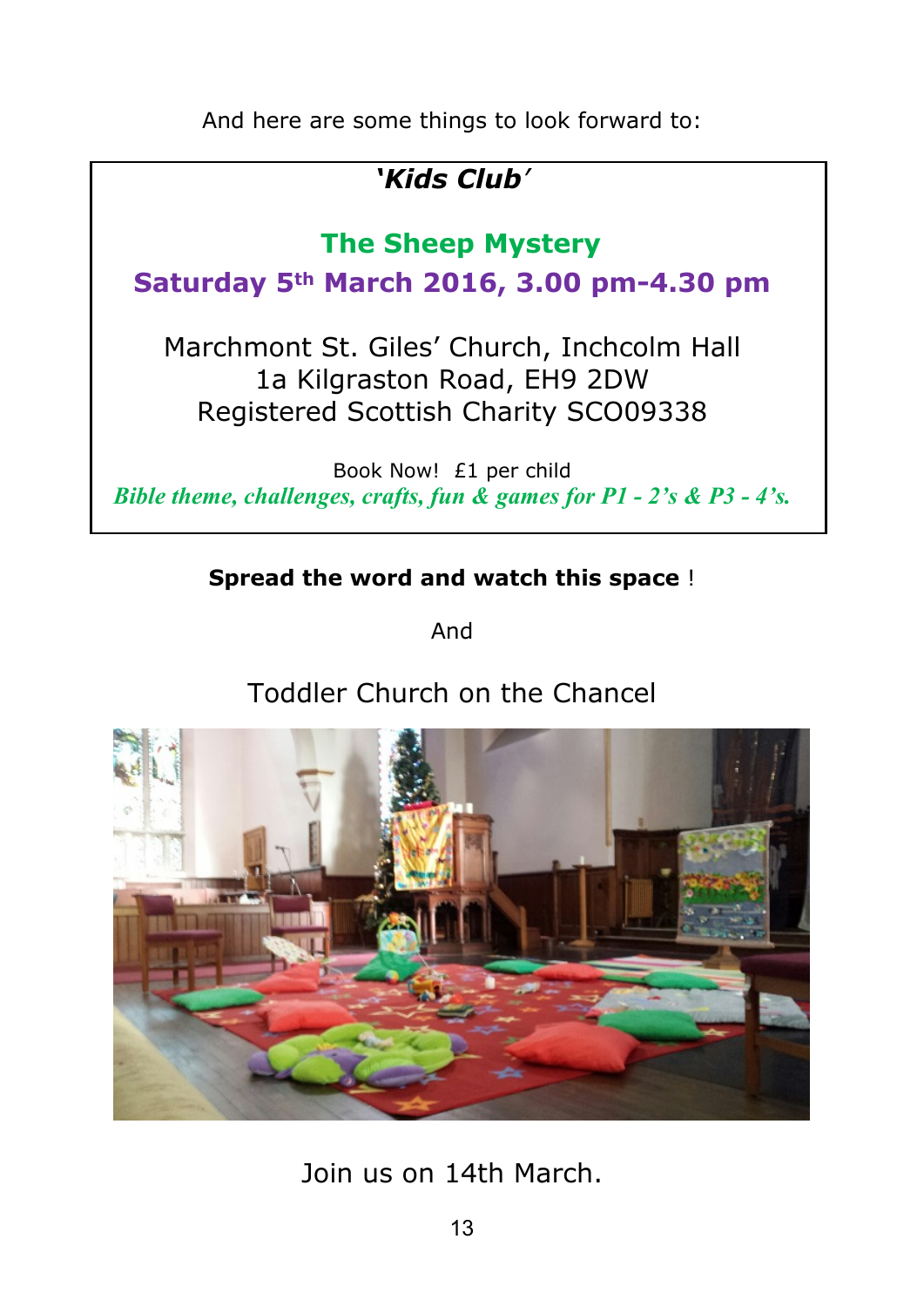# **Around the Church of Scotland**

#### **Download CrossReach News now!**

The first CrossReach News of 2016 is now available. This edition spotlights our Adult Care Services. You can read about how best to welcome people with learning disabilities in your church, learn about why safeguarding is important for everyone and take a look back at CrossReach Week 2015 in words and pictures. 'Me and My Job' features Allan Marshall from Morven Day Services in Kilmarnock. You can download CrossReach News in either English or Gaelic at: www.crossreach.org.uk.Christmas Card Competition

**CrossReach** is now inviting entries for our 2016 Christmas Card Competition. Any supporter of CrossReach can take part and the closing date is Sunday 27th March. Competition guidelines and details of where to send your entry can be found in the Church Centre. And if you would like to be added to our free mailing list to receive future editions, please email: bdd@crosssreach.org.uk

**New Appointments** : in recent weeks the Church of Scotland has made some new senior appointments:

The Rev Dr Martin Scott will take over as Secretary to the Council of Assembly

Ms Mary Macleod has been named as the new Solicitor of the Church and Law Agent of the General Assembly.

Mrs Anne Macintosh has been appointed as the new General Treasurer.

The **Communications Team** at '121' regularly trawl all sorts of media from print to online, Radio and TV recording stories featuring the Church of Scotland in all its diversity, keep up to date with this link

http://www.churchofscotland.org.uk/news\_and\_events/church\_in \_the\_news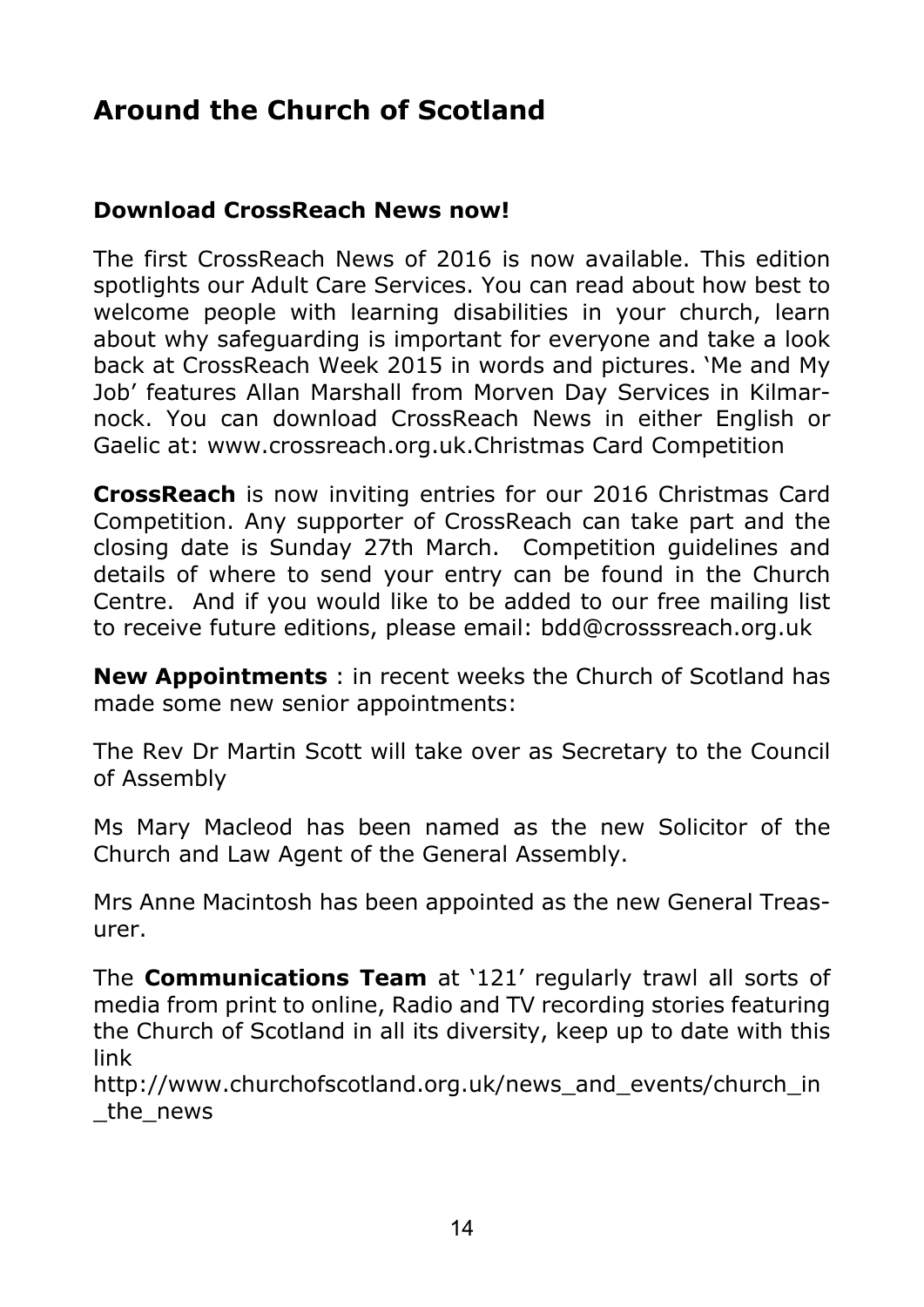# **And finally….**

There was a farm, where lived farmer John with his wife Molly. They hold pigs, cows and many animals in their farm. Also there lived a little mouse.

One day the mouse looked through small crack in the wall and accidentally saw how the farmer was opening some package. The mouse was curious what food may it contain and discovered that it was a mousetrap. The mouse was determined to run around the farmyard and warn all the animals regarding the danger.

First of all he met the chicken. "There is a mousetrap in the house!" – the mouse declared with despair. But the chicken answered with indifference: "It does not concern me, as this is a danger for you, but not for me. It cannot bother me". Then the mouse raced to the pig and the cow and told them about the mousetrap. But the pig and the cow where not impressed too. They said that from them there is no reason to worry about this and promised to pray about the mouse.

Sad and depressed, the little mouse returned to the house.

In the night the farmer's wife Molly heard a sound of a mousetrap. She hurried to see what was in it, but due to the darkness she did not see that it was a poisonous snake, whose tail was caught by the trap. Suddenly the snake bit Molly.

The farmer rushed with her to the hospital. Later, when they returned home, Molly still had a fever. John remembered that it is good to treat a fever with chicken soup, so he went to his farmyard to bring the main ingredient, the chicken.

Whereas Molly's sickness continued and many friends came to visit her, the farmer butchered the pig so he could feed all the visitors.

Unfortunately, as time went by Molly became weaker and weaker and one day she died. Many neighbours, relatives and friends have arrived to the funeral. John had to slaughter the cow to feed all of them.

The mouse has been watching all that was happing with great sorrow.

Remember, when we learn that someone is facing difficulties or danger, all of us can be at risk. It is better to help and encourage one another and don't leave anyone alone with his problems.